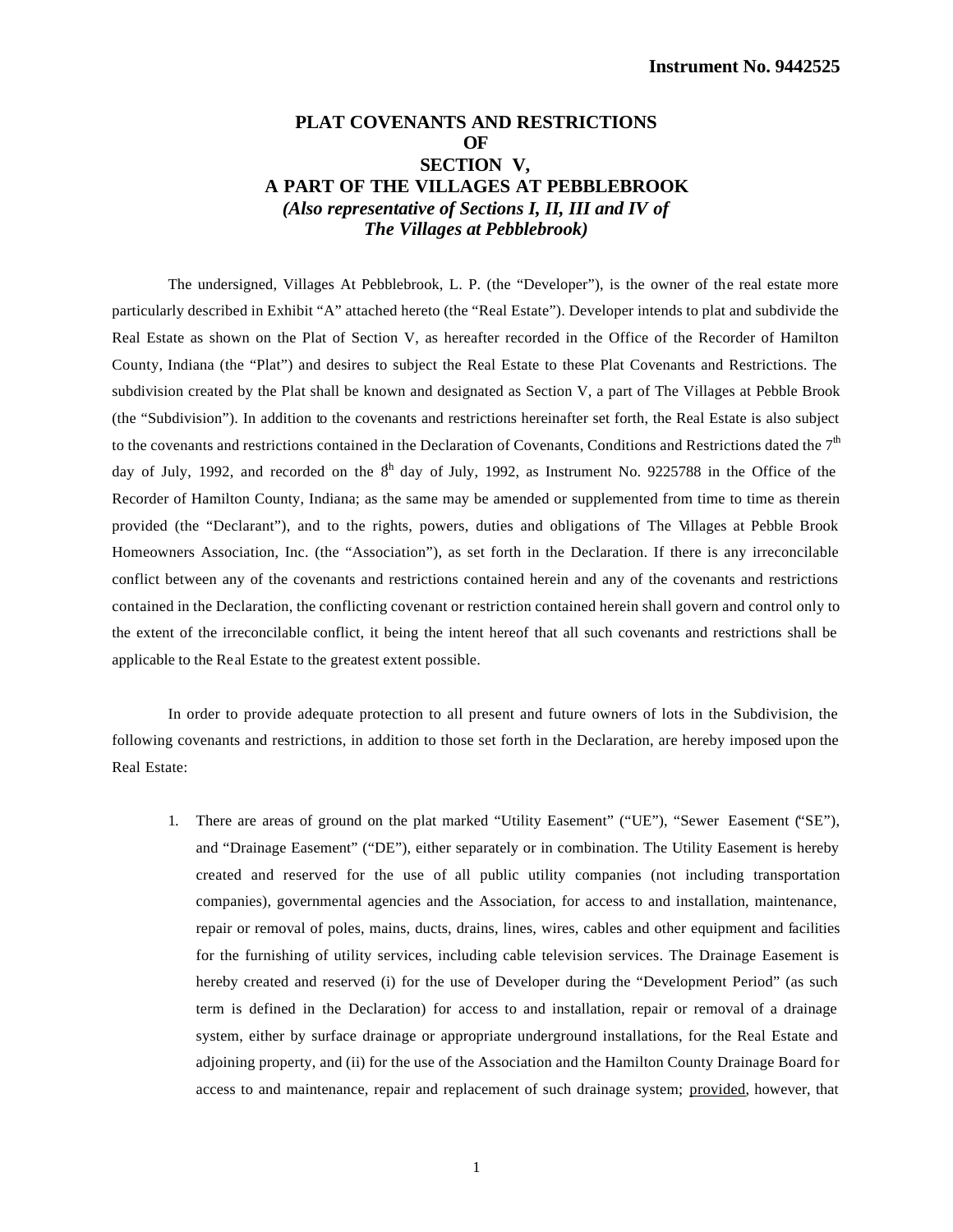the owner of any lot in the Subdivision subject to a Drainage Easement shall be required to keep the portion of said Drainage Easement on his lot free from obstructions so that the surface water drainage will be unimpeded. The delineation of the Utility Easement, Drainage Easement and Sewer Easement areas on the plat shall not be deemed a limitation on the rights of any entity for whose use and such easement is created and reserved to go on any lot subject to such easement temporarily to the extent reasonably necessary for the exercise of the rights granted to it by this paragraph 1. No permanent structures shall be erected or maintained upon said easements. The Sewer Easement is hereby created and reserved (i) for the use of the Developer during the "Development Period" (as such is defined in the Declaration) for access to and installation, repair and removal of a sanitary sewer system and (ii) for the use of the Association and any governmental agency for the installation and access to and maintenance, repair and replacement of such sanitary sewer system. The owners of lots in the Subdivision shall take and hold title to the lots subject to the Utility Easement, Drainage Easement and Sewer Easement here in created and reserved.

- 2. There are areas of ground on the Plat marked "Landscape Easement" ("LE"). The landscaping located within the easement shall be maintained by the Association and the Association shall have an easement of ingress and egress on and over such areas for the purpose of this maintenance obligation. The foregoing notwithstanding, the Association shall not have the obligation to maintain the landscaping located within the landscape easements which are within the perimeter boundaries of a Lot. The landscaping and other improvements planted or installed by the Developer and/or the Association in the landscape areas may not be removed by an Owner and no fence shall be placed in such areas by an Owner, except as approved by the Association or Developer.
- 3. Building set-back lines are established on the Plat. No building or structure shall be erected or maintained between said set-back lines and the front or rear line (as the case may be) of said Lot.
- 4. No fence, wall, hedge or shrub planting which obstructs sight lines at elevations between two(2) and six (6) feet above the street shall be placed or permitted to remain on any corner lot within the triangular area formed by the street property lines and a line connecting points twenty-five (25) feet from the intersection of said lines, or in the case of a rounded property corner, from the intersection of the street lines extended. The same sight-line limitations shall apply to any lot within ten (10) feet from the intersection of a street line with the edge of a driveway pavement or alley line. No tree shall be permitted to remain within such distances of such intersections unless the foliage line is maintained at sufficient height to prevent obstruction of such sight line.
- 5. No living unit constructed on a lot in the Subdivision shall have less than one thousand one hundred (1,100) square feet of floor area, exclusive of garages, carports, and open porches for single story, and one thousand five hundred (1,500) square feet for multi-level, exclusive of garages, carports and open porches.
- 6. All lots in the Subdivision shall be used solely for residential purposes. No business buildings shall be erected on said lots, and no business may be conducted on any part thereof, other than the home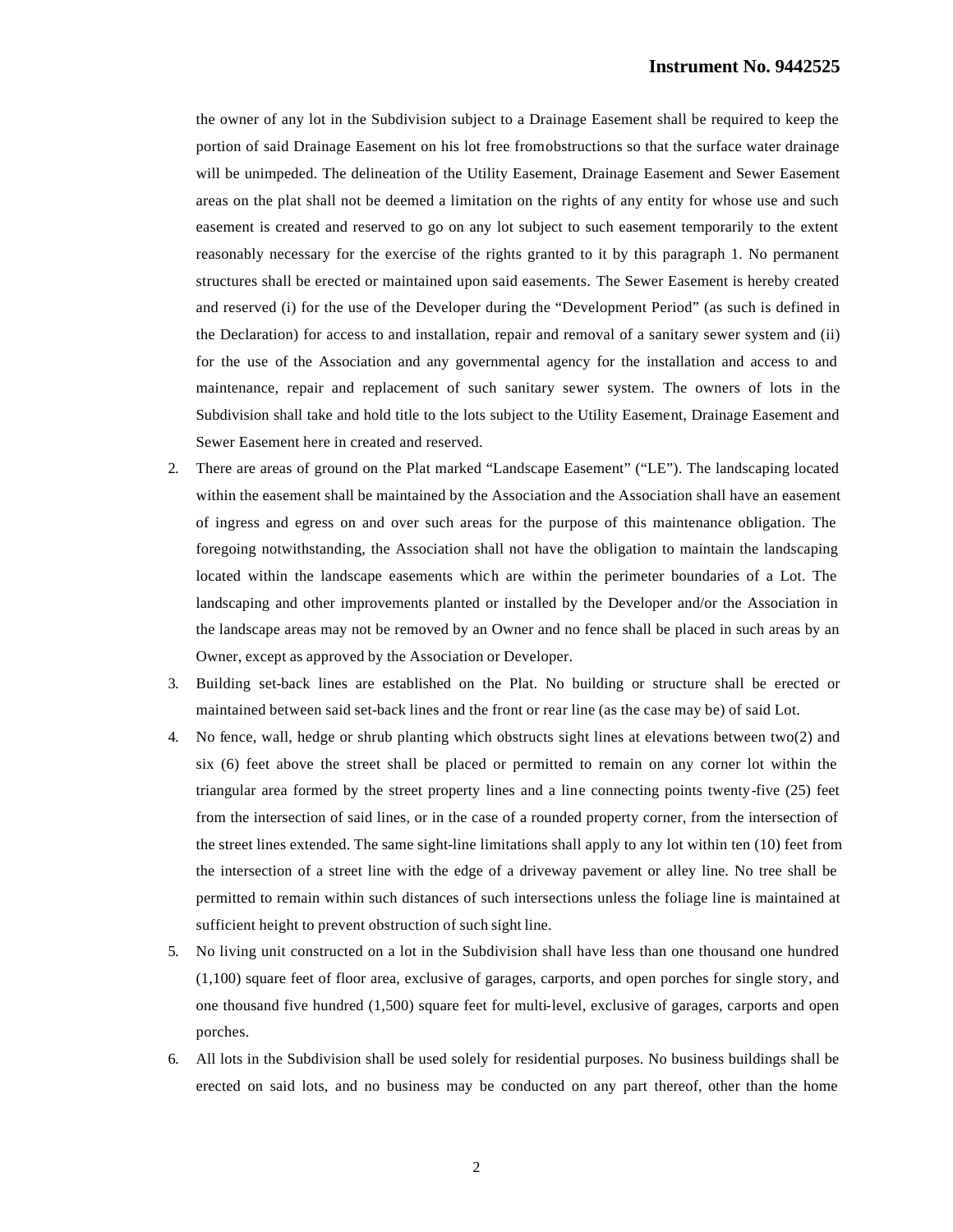occupations permitted by the applicable Zoning Ordinance. No structure shall be erected, altered, placed or permitted to remain on any lot other than one (1) detached single-family living unit and permanently attached residential accessory buildings. Any garage or tool shed, attached as an accessory building to a living unit shall be of a permanent type of construction and shall conform to the general architecture and appearance of such living unit.

- 7. No garage shall be erected on any lot which is not permanently attached to the living unit, and no unenclosed storage area shall be erected. No enclosed storage area shall be erected on any lot which is not permanently attached to the living unit.
- 8. No trailers, detached storage sheds or tool sheds of any kind shall be erected or situated on any lot except that used by a builder during the construction of a living unit on a lot. Which temporary construction structures shall be promptly removed upon completion of the construction of the living unit.
- 9. No trailer, shack, tent, boat, garage or other outbuilding may be used at any time as a residence, temporarily or permanently, nor may any structure of a temporary character be used as a residence.
- 10. No farm animals, fowls or domestic animals for commercial purposes shall be kept or permitted on any lot or lots in the Subdivision. No noxious, unlawful, or otherwise offensive activity shall be carried out on any lot in the Subdivision; nor shall anything be done thereon which may be or may become an annoyance or nuisance to the neighborhood.
- 11. No camper, motor home, truck, trailer, boat or commercial vehicle of any kind shall be stored on any lot in open public view.
- 12. No sign of any kind shall be displayed to the public view on any lot, except that one sign of not more than six (6) square feet may be displayed at any time for the purpose of advertising the property for sale or rent, except Developer may use larger signs during the sale and development of the Subdivision.
- 13. No lot shall be used or maintained as a dumping ground for trash. Rubbish, garbage or other waste shall be kept in sanitary containers. All equipment for storage or disposal of such materials shall be kept clean and shall not be stored on any lot in open public view. All rubbish, garbage or other waste shall be regularly removed from a lot and shall not be allowed to accumulate thereon.
- 14. Any gas or oil storage tanks used in connection with a Lot shall be either buried or located in a garage or house such that they are completely concealed from public view.
- 15. No private or semi-private water supply and/or sewage disposal system may be located upon any lot in the Subdivision which is not in compliance with regulations or procedures as provided by the Indiana State Board of Health, or other civil authority having jurisdiction. No septic tank, absorption field, or other method of sewage disposal shall be located or constructed on any Lot.
- 16. Each driveway in the Subdivision shall be of concrete or asphalt material.
- 17. No roof antenna shall be installed or permitted in the Subdivision.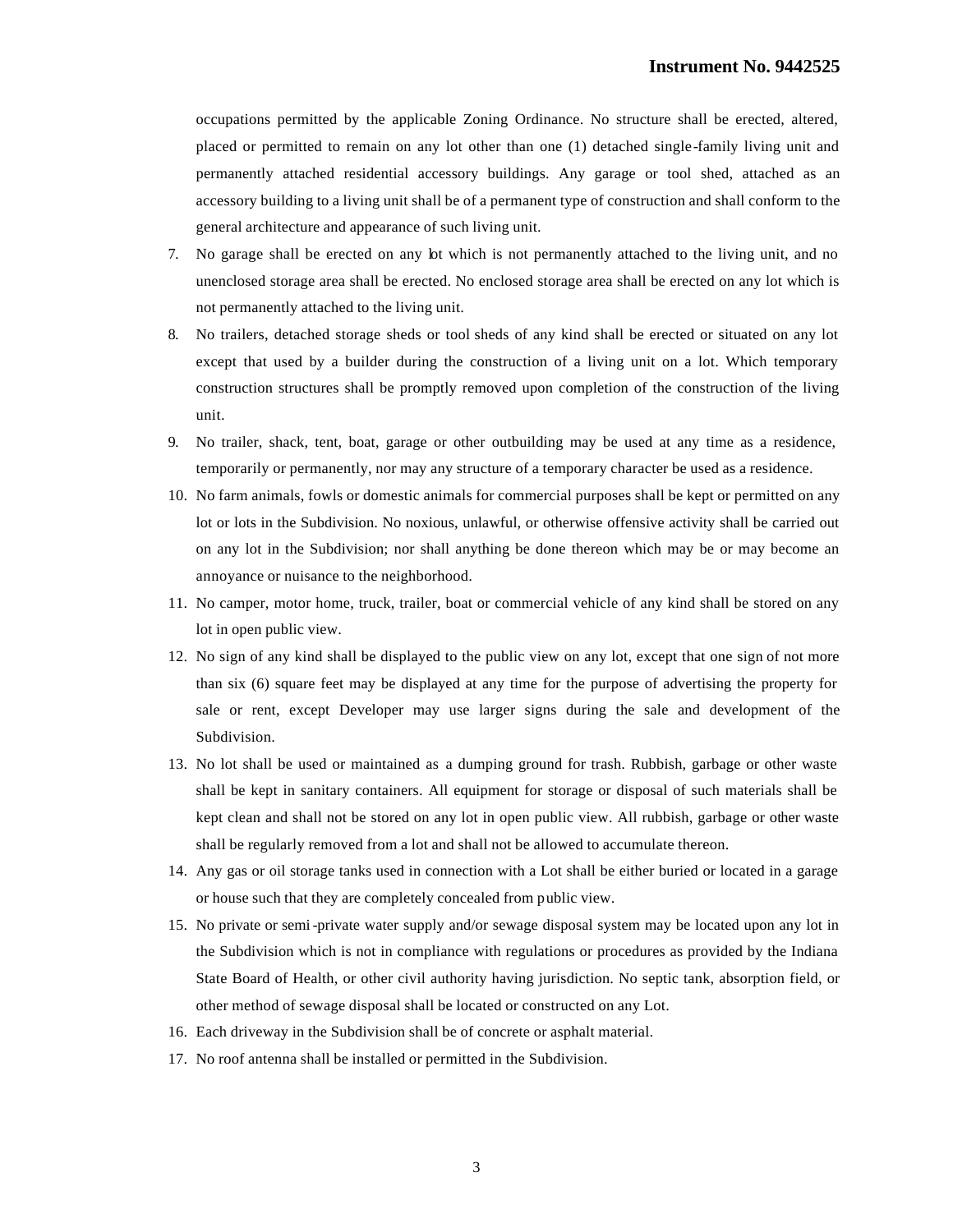- 18. No satellite dishes shall be installed or permitted in the Subdivision except as installed by the Developer and after at the end of the Development Period except as approved by the Association.
- 19. No metal, fiberglass or similar type material awning or patio covers shall be permitted in the Subdivision.
- 20. No above-ground swimming pools shall be permitted in the Subdivision.
- 21. No solar heat panels shall be permitted in the Subdivision.
- 22. All lots shall be accessed from the interior streets of the Subdivision.
- 23. Violations or threatened violations of these covenants and restrictions shall be grounds for an action by the Developer, and Association, any person or entity having any right, title or interest in the Real Estate (or any part thereof), or any person or entity having any right, title or interest in a lot in any Subdivision which is now or hereafter made subject to and annexed to the Declaration, and all persons or entities claiming under them, against the person or entity violating or threatening to violate any such covenants or restrictions. Available relief in any such action shall include recovery of damages or other sums due for such violation, injunctive relief against any such violation or threatened violation, declaratory relief, and the recovery of costs and attorneys' fees incurred by any party successfully enforcing these covenants and restrictions; provided, however, that neither the Developer nor the Association shall be liable for damages of any kind to any person for failing to enforce or carry out such covenants and restrictions.
- 24. Until the end of the Development Period, Developer shall have the right to amend these covenants and restrictions without the approval of any person or entity.
- 25. These covenants and restrictions may be amended at any time by the then owners of at least two-thirds (2/3) of the lots in all Subdivisions which are now or hereafter made subject to and annexed to the Declaration; provided, however, that until all of the lots in such Subdivision have been sold by the Developer, any such amendment of these covenants and restrictions shall require the prior written approval of Developer. Each such amendment shall be evidenced by a written instrument, signed and acknowledged by the lot owner or owners concurring therein, which instrument shall set forth facts sufficient to indicate compliance with this paragraph and shall be recorded in the Office of the Recorder of Hamilton County, Indiana.
- 26. These covenants and restrictions (as the same may be amended from time to time, as provided in the foregoing paragraph) shall run with the land and shall be binding upon all persons or entities from time to time having any right, title or interest in the Real Estate, or any part thereof, and on all persons or entities claiming under them, until 2014, at which time said covenants and restrictions shall be automatically extended for successive periods of ten (10) years each, unless prior to the commencement of any such extension period, by a vote of a majority of the then owners of the lots in all Subdivisions which are now or hereafter made subject to and annexed to the Declaration, it is agreed that said covenants and restrictions shall terminate in their entirety; provided, however, that no